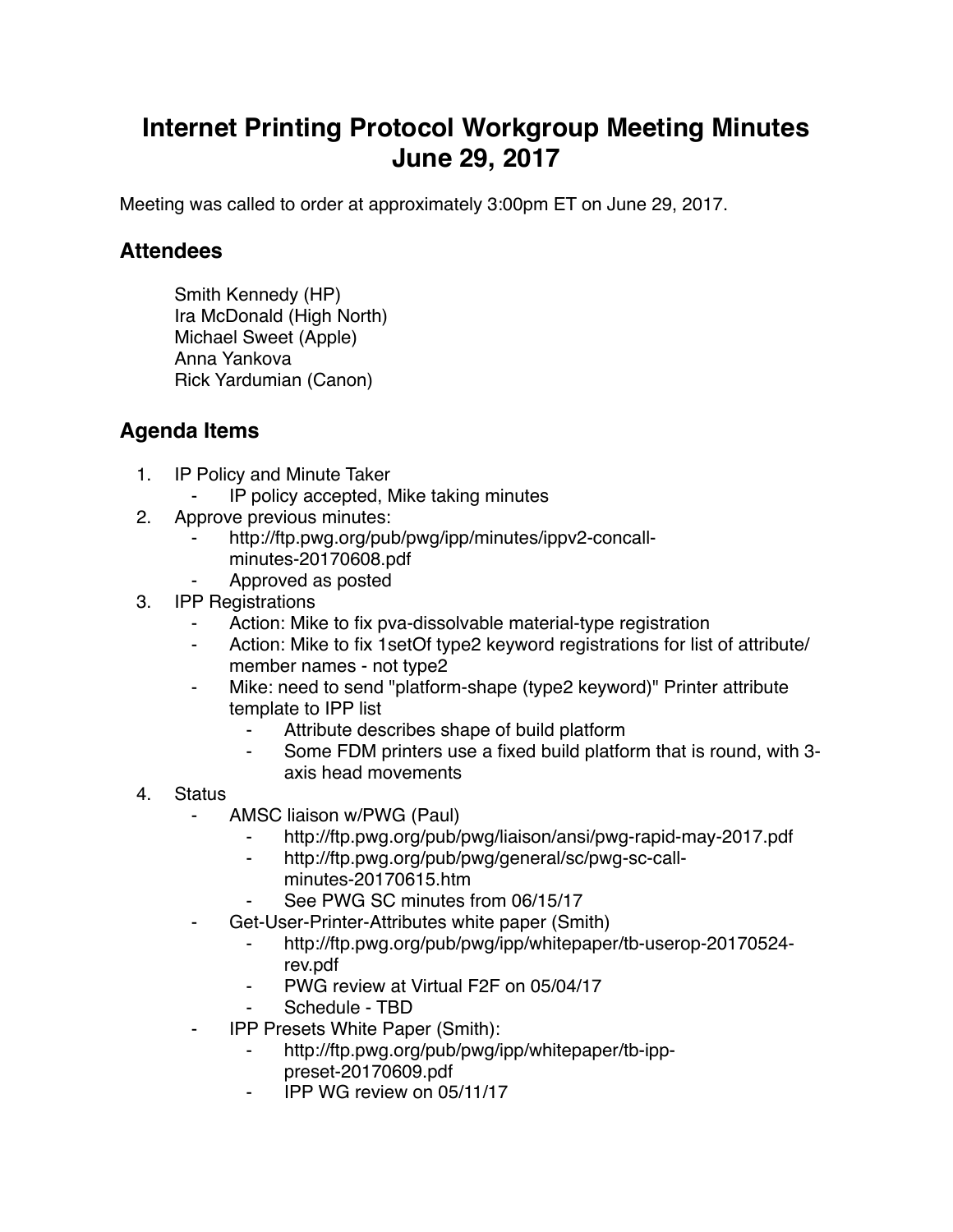- Schedule TBD
- **IPP HTTP Authentication White Paper (Smith)** 
	- http://ftp.pwg.org/pub/pwg/ipp/whitepaper/ipp-authentication.pdf
	- ⁃ PWG review at Virtual F2F on 05/04/17
	- Schedule TBD
	- Mapping of CIP4 JDF to PWG PJT (Ira, Rick)
		- http://ftp.pwg.org/pub/pwg/sm3/wd/wd-smjdfmap10-20170504.pdf
		- Stable draft PWG Last call started ended 06/15/17 LCRC pending
		- Schedule PWG Formal Vote Q3 2017 as Best Practices
- **IPP WG Charter (Ira)** 
	- http://ftp.pwg.org/pub/pwg/ipp/charter/ch-ipp-charter-20170615.pdf
	- Status IPP WG and PWG Steering Committee approved 05/25/17
	- ⁃ PWG Approved PWG Call for Objections ended 06/09/17
- 5. Interaction of "job-password" and "job-save-disposition" (Smith)
	- http://www.pwg.org/archives/ipp/2017/019238.html
	- ⁃ Note that "job-password" is an operation attribute (not visible on Job)
	- Should better define the use cases of job-password with saved jobs
	- Errata for PWG 5100.11 (JPS2):
		- How do job-password and job-save-disposition interact?
			- 5100.11 talks about held jobs not using save-disposition until the job moves to the processing state
		- How do job-password/job-password-encryption persist for Resubmit-Job?
			- ⁃ Undefined, but does it make sense if the resubmit happens from the console?
	- ⁃ job-save-disposition was not tightly defined on purpose (to allow for different implementations, particularly from Xerox)
	- ⁃ Don't know whether a job will be saved for resubmission
		- ⁃ CUPS ended up using a configurable value, defaults to saving the last 24 hours of print jobs
	- Action: Smith to write up job-password/job-save-disposition/resubmit use cases/requirements
- 6. Review of PWG 3D Print Job Ticket (Mike)
	- ⁃ http://ftp.pwg.org/pub/pwg/ipp/wd/wd-smpjt3d10-20170627-rev.pdf
	- ⁃ http://ftp.pwg.org/pub/pwg/ipp/wd/lcrc-smpjt3d10.txt
	- ⁃ Stable draft PWG Last call ended 06/16/17
	- Action: Mike to start PWG Formal Vote after July 6 steering committee meeting
- 7. Review of IPP System Service (Ira/Mike)
	- http://ftp.pwg.org/pub/pwg/ipp/wd/wd-ippsystem10-20170624-rev.pdf
	- ⁃ Update Unicode reference to v10.0.0 (June 2017)
	- Section 5.2, table 1: reference for ipp-features-supported is PWG 5100.13
	- ⁃ Global: Check other tables for missing references to IPP attributes without corresponding SM elements
	- Line 856: Fix figure/section reference
	- ⁃ Discussion on printer-id range (1:65535)